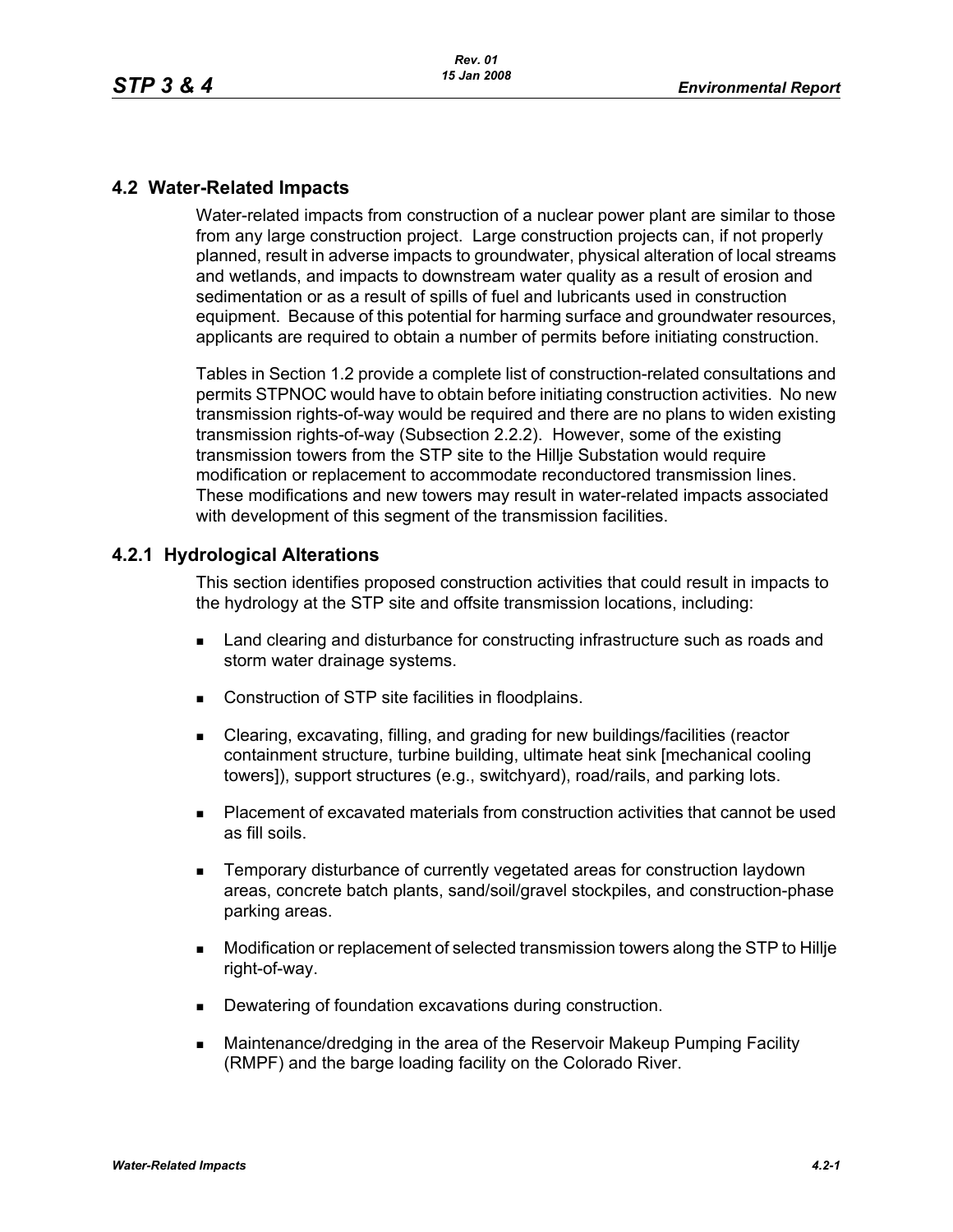# **4.2.1.1 Surface Water**

The STP 3 & 4 project will require replacing some of the existing transmission towers along the 20 miles of transmission right-of-way from the STP site to the Hillje substation (Section 3.7). The modification or replacement of the towers along the existing right-of-way would result in construction activities occurring that would likely result in the disturbance of surface soils within the footprint of the existing towers or access roads. The right-of-way itself as well as adjacent lands is used for crop production. Based on the current use of the land within the right-of-way, disturbance to surface soils would not appreciably alter surface water flow during the modification of the towers or construction of new towers. STPNOC has determined that impacts from the potential changes to surface water flow would be similar to the impacts from the original construction activities along the transmission right-of-way. The impacts would be temporary and would impact relatively small areas. Access to the existing rights-of-way would occur where existing access points are located and would not result in additional land disturbances. STPNOC, therefore, estimates impacts to surface water alterations would be SMALL and would not warrant additional mitigation other than those required by the appropriate permits. If construction activities occur close to surface water features, it is anticipated that the transmission line constructor would use erosion controls to limit the potential impacts to nearby water bodies or drainage features.

The only STP 3 & 4 facilities to be located in the Colorado River floodplain are those facilities that will be shared and have already been constructed for use by STP 1 & 2. These facilities are the RMPF, the main cooling reservoir Main Cooling Reservoir (MCR) blowdown discharge pipes, the MCR spillway discharge structure, and the barge facility. The remainder of the STP 3 & 4 facilities would be constructed in areas located above the elevation of the floodplain. Impacts to the floodplain from STP 3 & 4 would be less than the impact of constructing STP 1 & 2. The area occupied by these structures in the floodplain is insignificant when compared to the total area of the floodplain. There would be no additional reduction in channel conveyance and the elevation of the 100-year floodplain upstream and downstream of the STP site would not be affected by construction of STP 3 & 4. STPNOC has determined that impacts to the floodplain would be SMALL and would not warrant mitigation.

The local relief of the STP site varies from approximately 30 feet above mean sea level (MSL) in the northern portion of the site to 15 feet MSL in the southern portion, (Subsection 2.3.1.2). Within the site boundary (Figure 2.3.2-3) flows the West Branch of the Colorado River, the Colorado River, as well as surface water drainage features, one of which feeds 34.4-acre Kelly Lake, which is located in the northeast corner of the site (Reference 4.2-1). The largest surface water feature in the vicinity of the site is the above-grade MCR that covers approximately 7000 acres (2800 hectare). Another STP site surface water feature associated with STP 1 & 2 operations is the 388-acre Essential Cooling Pond (Reference 4.2-2).

As discussed in Subsection 2.3.1, Little Robbins Slough, an intermittent stream, flows south of the MCR to a coastal marsh area north of Matagorda Bay. A portion of Little Robbins Slough that would have been inundated by the construction of the MCR was relocated during the construction of STP 1 & 2 to an area outside of the MCR. The

 $\blacksquare$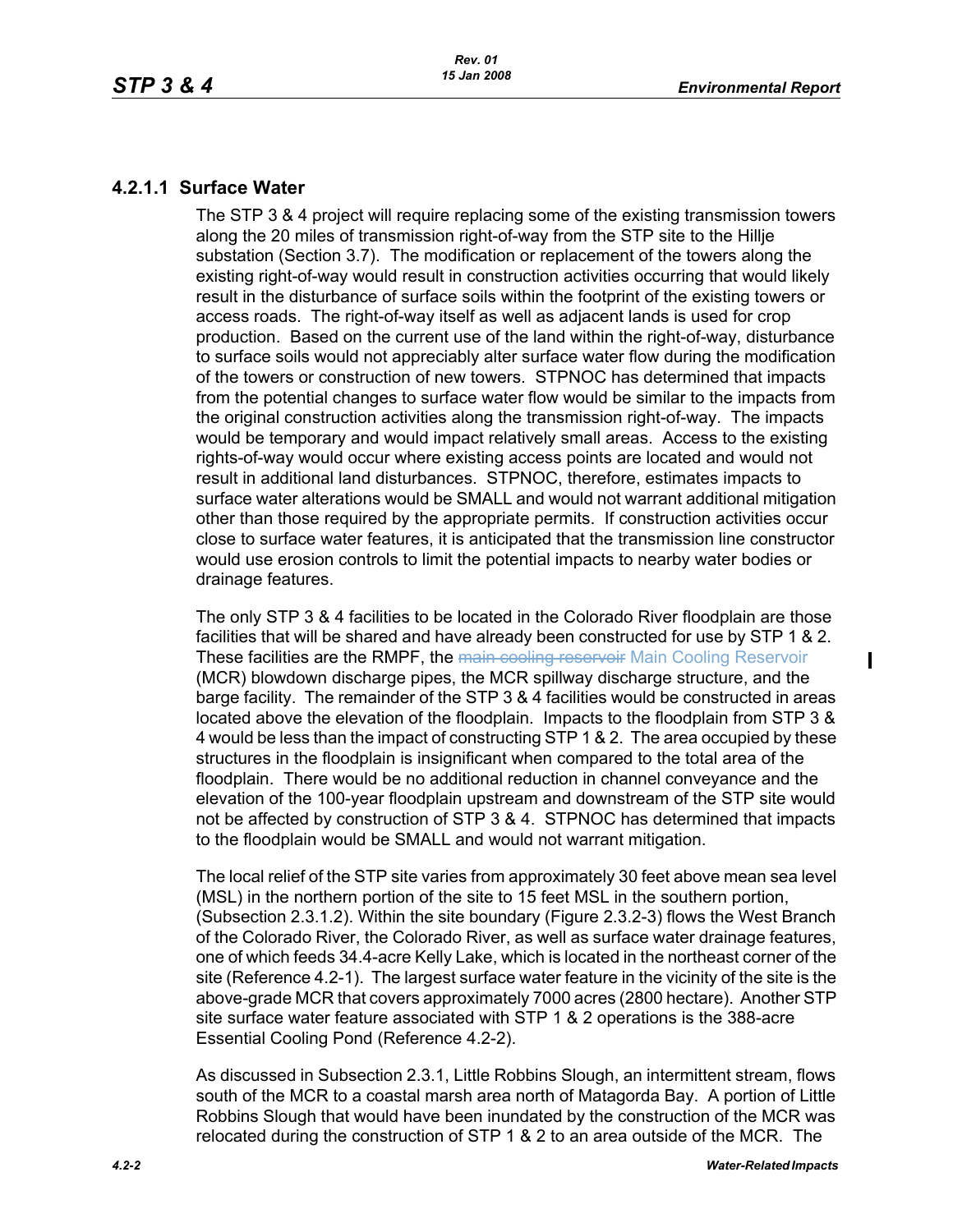П

relocated channel rejoins the natural drainage course approximately 1 mile east of the southwest corner of the MCR (Reference 4.2-2). The West Branch of the Colorado River is an old river channel associated with the Colorado River adjacent to the MCR that flows south toward the Gulf Intracoastal Waterway and Matagorda Bay. Surface water drainage features near the southeastern portion of the MCR feed the West Branch of the Colorado River, which flows only intermittently.

The construction of STP 3 & 4 and its support facilities, especially the proposed 2-mile long heavy-haul road (Figure 3.9-1) from the barge facility to STP 3 & 4 (Section 4.1) could alter the current surface water flow patterns. Drainage ditches, storm water culverts, and other drainage devices will be used to maintain flow patterns across the construction areas. The refurbishment of an existing rail line that enters the northern portion of the STP site would result in less impact to the area crossed than when originally constructed. Actual impacts would be similar to those associated with normal maintenance of the rail line, including rail and ballast replacement where appropriate.

Surface water features that could be affected by the STP 3 & 4 construction activities include the unnamed onsite drainage associated with site sloughs, drainage ditches currently located in the STP 3 & 4 project area, an area currently designated as the Texas Prairie Wetland Project (Subsection 2.4.1), several onsite areas of standing water and their associated drainages, and other site drainage features that flow to the Colorado River or to the West Branch of the Colorado River (Subsection 2.3.1). Refer to Section 2.4 for additional information on the STP site surface water features.

There have been no studies performed by STPNOC to determine water storage or flow characteristics for surface water features within the STP site boundary other than the Essential Cooling Pond for STP 1 & 2 and the MCR because none have been required by state regulatory agencies. Monitoring of STP site surface water features is performed in accordance with STPNOC's storm water management program. As discussed in Subsection 2.3.3, surface water quality is analyzed for radionuclides as part of the existing radiological monitoring program for the West Branch of the Colorado River, Little Robbins Slough, the East Branch of Little Robbins Slough, a surface water drainage ditch located northeast of the MCR, and the MCR, as indicated in Subsection 2.3.3.

Part of a surface water ditch system is currently located in the area proposed for the STP 3 & 4 facilities. The ditch drains surface water away from the northern portion of the STP 1 & 2 operations area when surface water is present as the result of precipitation events. STPNOC plans to relocate this section of ditch north of the STP 3 & 4 site to capture surface water runoff from STP 1 & 2 and STP 3 & 4. As discussed in Subsection 2.4.1, STPNOC performed a bio-assessment survey of the ditch that passes through the STP 3 & 4 site that could be affected by construction activities (Reference 4.2-3).

STPNOC also surveyed the proposed construction site to determine if jurisdictional wetlands were present (Reference 4.2-4). The results of the survey indicate that there are no jurisdictional wetlands in the area currently proposed for construction activities associated with STP 3 & 4. However, 12 non-jurisdictional wetlands were located. Of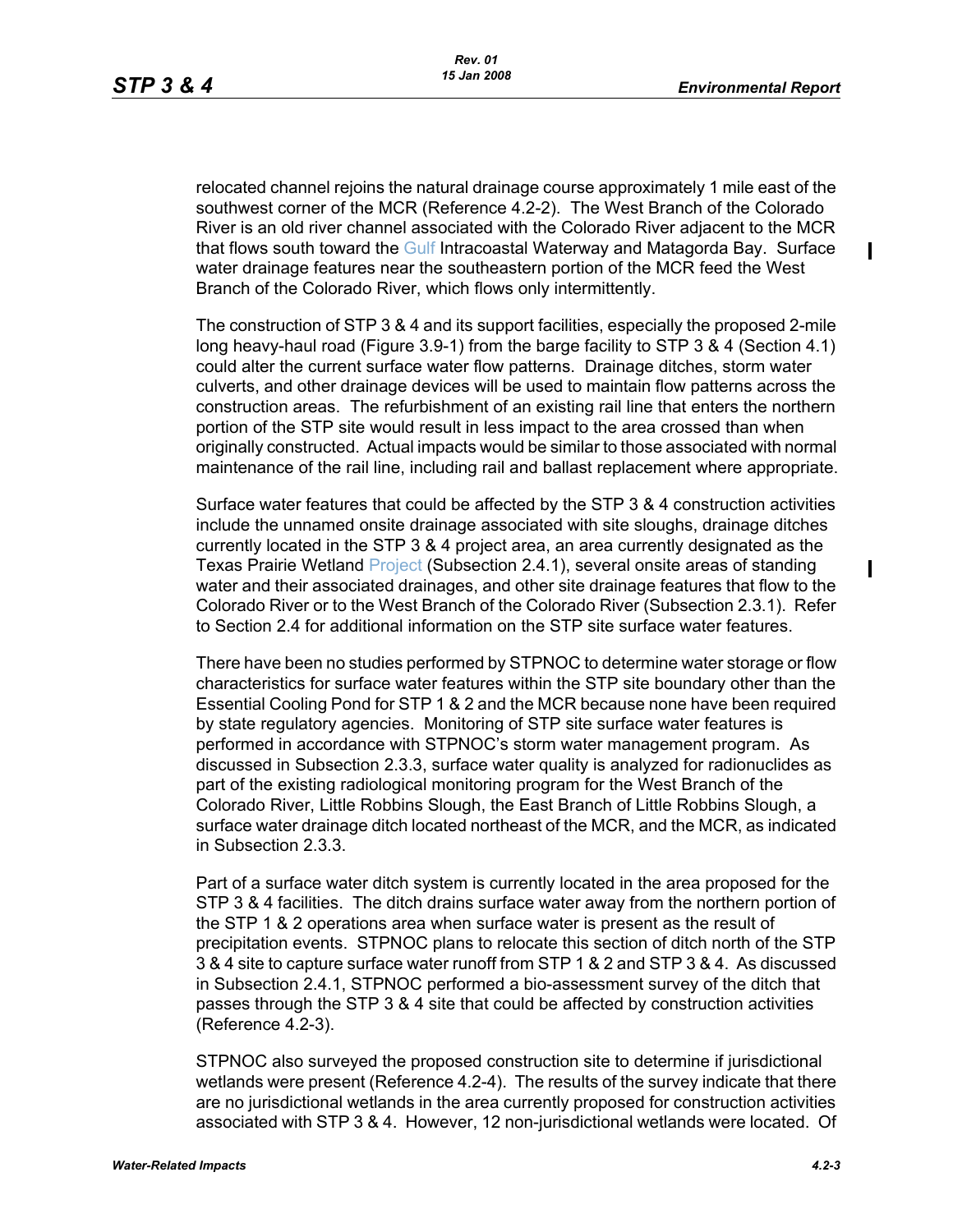these, only one non-jurisdictional wetland totaling 0.165 acres (0.07 hectare) would be permanently impacted by the project. The remaining 11 non-jurisdictional wetlands would be avoided during construction activities (Reference 4.2-4). STPNOC would use silt fences and other erosion control devices, as needed, to help mitigate the possibility of surface water runoff from proposed construction activities impacting the STP site's surface water drainage features.

The RMPF intake structure on the Colorado River for STP 1 & 2 was built with the capability to provide enough makeup water to the MCR for four nuclear units. At present, it is operating at half its capacity, with only four makeup pumps in service. STPNOC has determined that the RMPF intake structure itself would not have to be modified to accommodate the new units. New pumps would be installed in the existing structure. This would limit potential direct impacts to the Colorado River.

The circulating water intake structure for STP 3 & 4 would be located on the modified existing MCR dike south of the STP 1 & 2 circulating water intake. The circulating water discharge outfall for STP 3 & 4 is located approximately 1000 feet west of the STP 1 & 2 discharge structure. Because of the configuration of circulating water pipes passing over the embankment, an overflow weir would be installed inside the discharge outfall to maintain proper siphon when the water level drops toward the low-water level datum. Downstream of the discharge outfall, riprap placement would be provided to prevent erosion. For more information, refer to Subsection 3.4.2.3. The MCR discharge is the existing blowdown facility to the Colorado River downstream of the RMPF. The MCR blowdown structure to the Colorado River is adequate in size to support the proposed project.

Any maintenance dredging of the Colorado River in the vicinity of the RMPF and the barge landing facility would be performed under existing or future STPNOC permits as required by the U.S. Army Corps of Engineers and in accordance with any applicable state permits or other requirements (Section 1.2 Tables 1.2-1 through 1.2-4). Spoils Dredged material from the dredged locations would be disposed in accordance with the STP site's dredging permits. Surface water impacts from dredging would be limited to the Colorado River in the direct vicinity of dredging operations and to the vicinity of the spoil dredged material disposal area. Dredging would disturb sediments and increase turbidity downstream of the RMPF; however, impacts would be of short duration essentially limited to the period of actual dredging operations.

The State of Texas Construction Storm Water Program requires industrial facilities that discharge to waters of the United States and plan construction that would disturb more than 5 acres of land to:

- **Dbtain NPDES permit coverage** under the Texas Pollutant Discharge Elimination System (TPDES).
- **IMPLEMENT MANAGEMENT EXAMPLE THE IMPLEMENT INCORDIT IN THE IMPLEMENT INCORDENT INCORDENT INCORDENT INCORDENT I** devices and retention ponds) and operational measures to prevent the movement of pollutants (including sediments) offsite via storm water runoff.
- Develop a Storm Water Pollution Prevention Plan (SWPPP) through the TCEQ.

I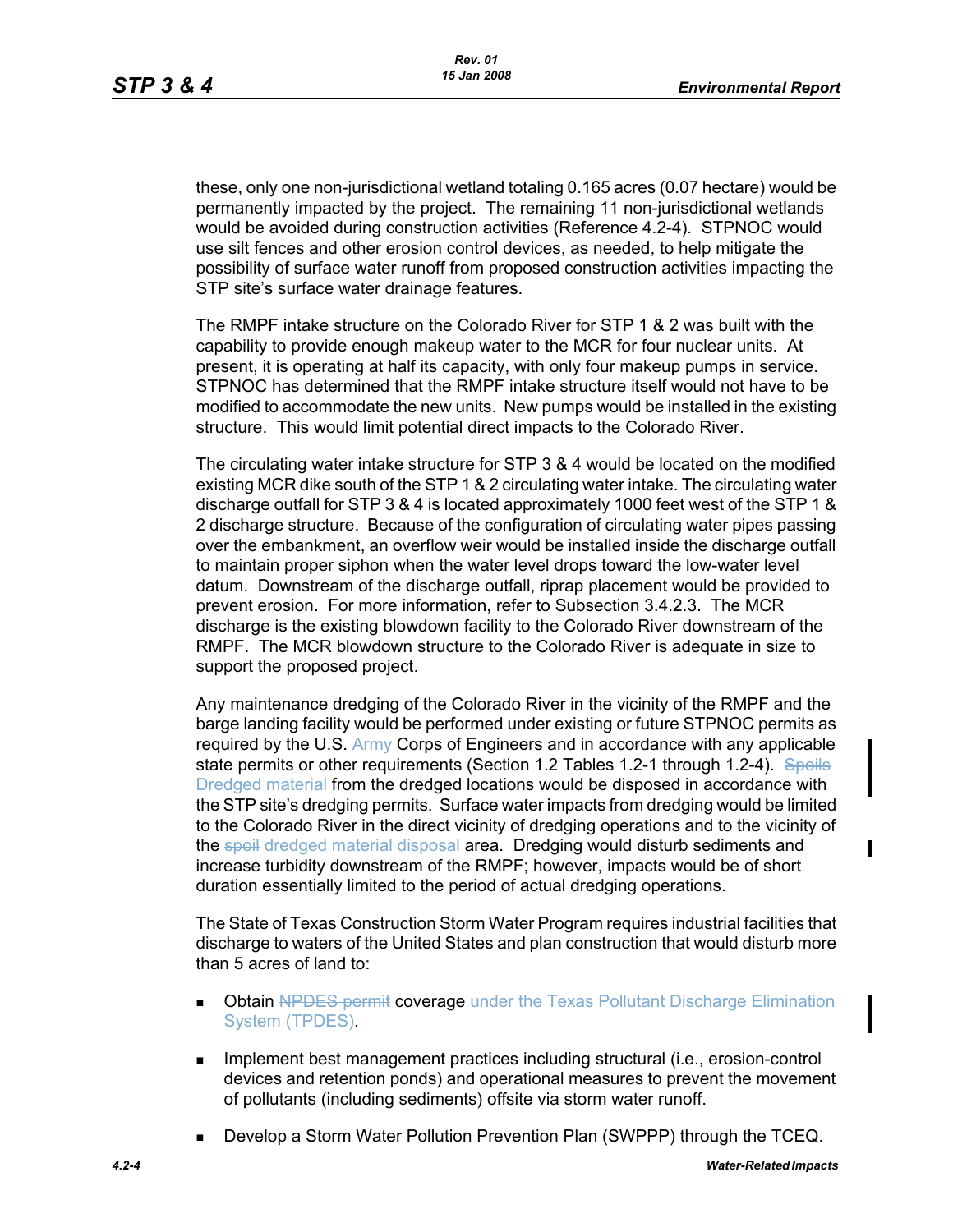New retention ponds and connecting drainage ditches would be constructed to accommodate surface water runoff from areas where surface soils would be disturbed by construction activities. The proposed ditches and retention ponds may also be used to allow potential sediment-laden water generated from dewatering activities to settle in them to reduce the amount of sediment potentially discharged to surface water bodies at the site. The water could then, if necessary, be discharged at a  $T_{\text{EXAS}}$ Pollutant Discharge Elimination System (TPDES) TPDES permitted outfall. The locations of these ditches and retention ponds have yet to be determined.

Therefore, STPNOC concludes that impacts to surface water hydrology would be SMALL and would not warrant additional mitigation in addition to those included in required permits.

# **4.2.1.2 Groundwater Dewatering**

As discussed in Subsection 2.3.1, groundwater use in the vicinity of the STP site is primarily from the confined Chicot Aquifer (Beaumont Formation) within the Gulf Coast Aquifer system. The Chicot Aquifer is separated into shallow and deep aquifers by at least 150 feet of confining clay. Groundwater wells in Matagorda County are located within the Chicot Aquifer (Subsection 2.3.1). The Beaumont Formation comprises the shallower aquifer material below the alluvial deposits directly along the Colorado River channel and deeper portions of the Chicot Aquifer. The Beaumont Formation is comprised of deltaic sediments consisting of discontinuous interfingering beds of clay, silt, sand, and gravel that grade laterally over short distances (Reference 4.2-2). The upper 10 to 30 feet of the Beaumont Formation acts as an upper confining unit for the shallow portion of the Chicot Aquifer. As discussed in Subsection 2.3.1, the base of the shallow portion of the Chicot Aquifer is 90 to 150 feet deep at the STP site. This shallow portion of the Chicot Aquifer is the portion of the aquifer in which dewatering would occur.

Recharge to the shallow portion of the Chicot Aquifer is within a few miles north of the STP site. Discharge from the shallow portion of the aquifer is to local wells, to Colorado River alluvial material east of the site, and to Matagorda Bay and the Colorado River estuary, approximately 5 miles southeast of the site (Subsection 2.3.1).

The excavations for STP 3 & 4 would be 3 to 6 months apart. Each excavation would reach a depth of approximately 90 feet below grade. Perimeter dewatering would be required to a depth of at least 35 feet with dewatering wells for the deeper portion of the excavations located in the lower unit of the shallow portion of the Chicot aquifer to a depth of approximately 90 feet below grade. The extent of each excavation would be approximately 900 feet wide (east-west) by 950 feet long (north-south) and would cover an area of approximately 14 acres for each unit.

The extent of the excavation for the ultimate heat sink would be approximately 650 feet wide (east-northeast) by 550 feet long (north-northwest) and would cover approximately 7 acres. The excavation for the ultimate heat sink will be approximately 40 feet deep. Perimeter dewatering will also be required.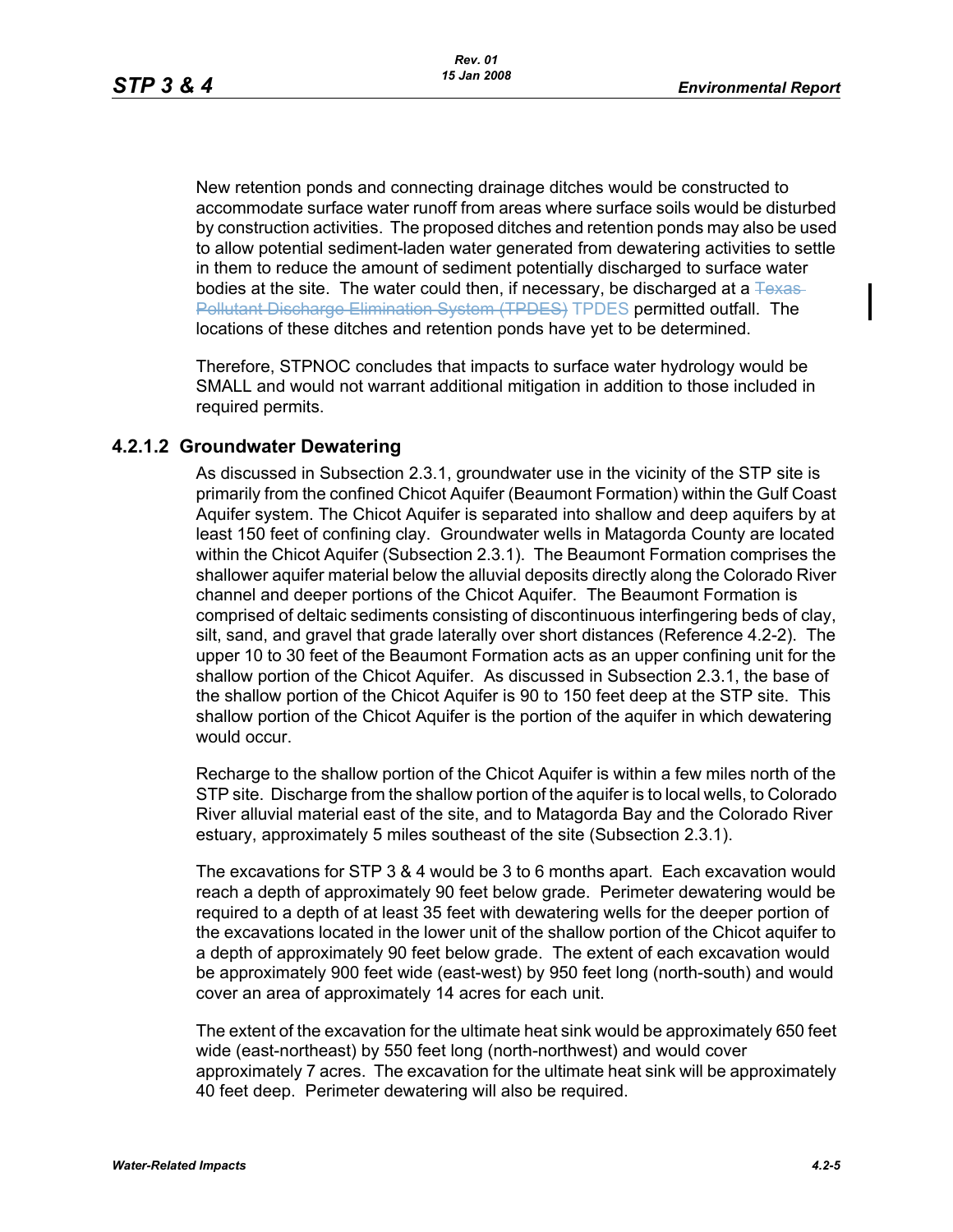It is currently anticipated that dewatering and excavation activities for STP 3 & 4 and their ancillary facilities would be similar to those performed during construction of STP 1 & 2. Dewatering and excavation activities for the existing STP 1 & 2 are described in STP 1 & 2 FSAR Subsection 2.5.4 (Reference 4.2-1). As discussed in Subsection 2.3.1, the proposed cut and fill excavation dewatering activities for STP 3 & 4 would consist of a combination of perimeter dewatering wells and open pumping from sumps within the excavation. The perimeter dewatering wells would control lateral inflow and assist in removing water stored within the excavation. The open pumping system would control precipitation runoff, assist in water storage removal, and any inflow to the excavation.

A steady-state dewatering flow rate during the construction of STP 3 & 4 is estimated to be between 1800 and 4200 gallons per minute (gpm). The hydraulic conductivity in the upper unit of the shallow portion of the Chicot Aquifer is between 65 and 420 gallons per day/square foot (gpd/ft<sup>2</sup>). Transmissivity values range from 1100 and 10,500 gallons per day per ft (gpd/ft). The storage coefficient varies between 0.0017 and 0.0007. The lower unit of the shallow portion of the Chicot Aquifer has a hydraulic conductivity that ranges between 410 and 600 gpd/ft<sup>2</sup>, a transmissivity range between 13,000 and 33,000 gpd/ft, and storage coefficients between 0.00045 and 0.00071.

Based on the range of estimated flow, drawdown and subsidence estimates at key facility structures are included in Table 4.2-1. The excavation dewatering rates measured during STP 1 & 2 construction (1300 gpm to 2900 gpm) indicate the estimated STP 3 & 4 rates would be less than the upper bounded steady-state flow of 4200 gpm, which suggests that the estimates based on the lower hydraulic conductivity value may be more realistic. Therefore, the amount of projected drawdown and subsidence at the MCR and STP 1 & 2 would likely be on the lower end of the estimate range as shown in Table 4.2-1. Table 4.2-2 includes groundwater hydrologic parameters based on pump tests performed in the upper portion of the Chicot Aquifer.

As discussed in Subsection 2.3.1, the soils to a depth of approximately 10 to 30 feet in the vicinity of STP 3 & 4 consist primarily of silty clays that create a confined groundwater system in the shallow portion of the Chicot Aquifer at the site. The presence of the surficial clays would also isolate wetlands and shallow surface water (natural and man-made drainage) features in the vicinity of STP 3 & 4 from the underlying subsurface soil units being dewatered during construction. Therefore, the impact to wetlands or to surface water drainage features in the vicinity of the proposed excavation from the proposed dewatering activities would be SMALL and would not warrant additional mitigation.

Due to the presence of the confining clays above and below the shallow portion of the Chicot Aquifer, dewatering activities would be limited to the shallow portion of the Chicot Aquifer. As discussed in Subsections 2.3.1 and 2.3.2, the closest offsite well to the STP 3 & 4 site location (Figure 2.3.1-43) installed in the shallow artesian portion of the Chicot Aquifer is Well 2004120846, which is located approximately 9000 feet east of the STP 3 & 4 site. This well is approximately 80 feet deep and is used to supply water to livestock.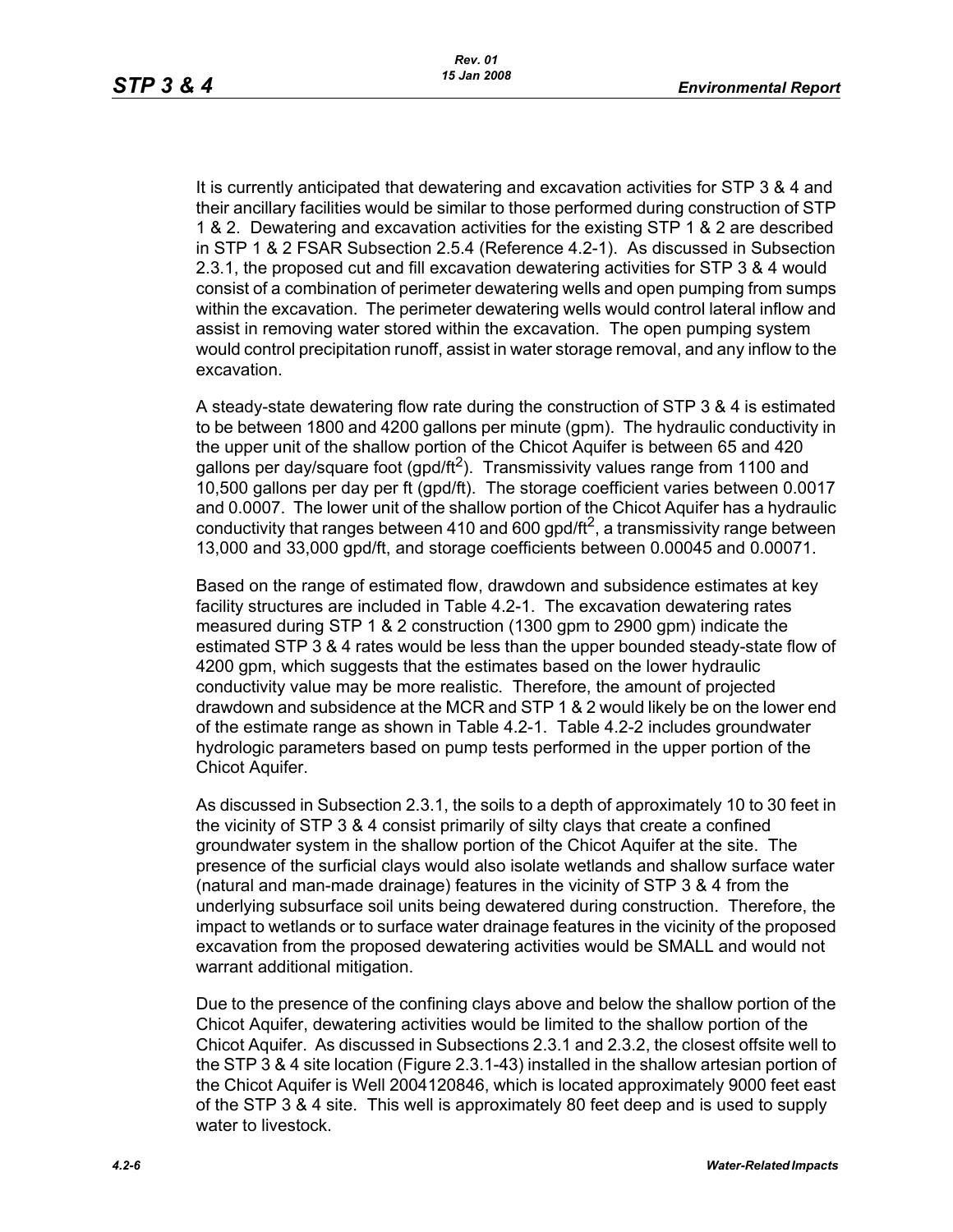Dewatering activities in the upper shallow aquifer would not impact most local water well users because most water wells close to the site are located in the deeper portion of the Chicot Aquifer (Subsection 2.3.2). Dewatering wells would be installed above the confining layer separating the shallow portion of the Chicot Aquifer from the deeper portion. Therefore, dewatering would occur within the direct vicinity of the excavation for a reasonably short period of time (period of construction), affecting only the shallow portion of the Chicot Aquifer. The potential for subsidence associated with dewatering would be SMALL and limited to onsite areas, primarily to the areas of STP 1 & 2 and the MCR. Subsidence impacts could be mitigated through the installation of cutoff walls that would limit the amount of groundwater required to be pumped during the dewatering of the excavation. The use of injection wells or infiltration trenches could also help to limit the amount or possibility of subsidence near the existing STP site facilities by creating an area of recharge between the excavation and those facilities.

As discussed in Subsection 2.3.1, the use of various types of cutoff walls could reduce the amount of water it would be necessary to remove from the excavation during dewatering. The type of cutoff wall could include a slurry trench wall, a grout curtain, freeze wall, or low-leakage sheet piles. The slurry trench and grout curtain would be permanent features, while the other two would be temporary. STPNOC will evaluate the use of cut-off walls and other means of mitigating impacts during dewatering activities prior to finalizing the construction plan for STP 3 & 4.

As discussed in Subsection 2.3.1, the MCR is connected to the shallow portion to the Chicot Aquifer where the surficial clays were excavated during the construction of the STP 1 & 2. This connectivity of the MCR to the shallow portion of the Chicot Aquifer and the fact that the proposed excavation sites are only 2200 feet from the MCR, dewatering over time could result in the movement of water from the MCR (higher head potential) to the excavation (lower head potential) if there are subsurface flow paths that directly connect the two areas. The loss of surface water from the MCR as a result of dewatering activities could result in the need to increase surface water use from the Colorado River or an increase in groundwater use. The use of cutoff walls between the excavation for STP 3 & 4 and the MCR could block potential flow from the MCR to the STP 3 & 4 excavation and prevent the additional loss of surface water from the reservoir. STPNOC will evaluate the use of cut-off walls and other means of mitigating impacts during dewatering activities prior to finalizing the construction plan for STP 3 & 4.

STPNOC has not yet determined how water generated during dewatering operations would be disposed. Water removed from the excavation could be (1) injected back into the Chicot Aquifer, (2) pumped into ditches that would allow infiltration to the shallow portion of the Chicot Aquifer, (3) pumped to a natural depression or excavated area (settling pond) and subsequently discharged under a TPDES permit to an existing surface water body, or (4) pumped from a settling pond back to the MCR. Before disposing of water produced by dewatering operations, STPNOC would secure the necessary permit(s) from the responsible Texas regulatory agency or agencies.

A surficial clay extends across the STP site with the exception of beneath some sections of the MCR where the clay was penetrated during construction activities for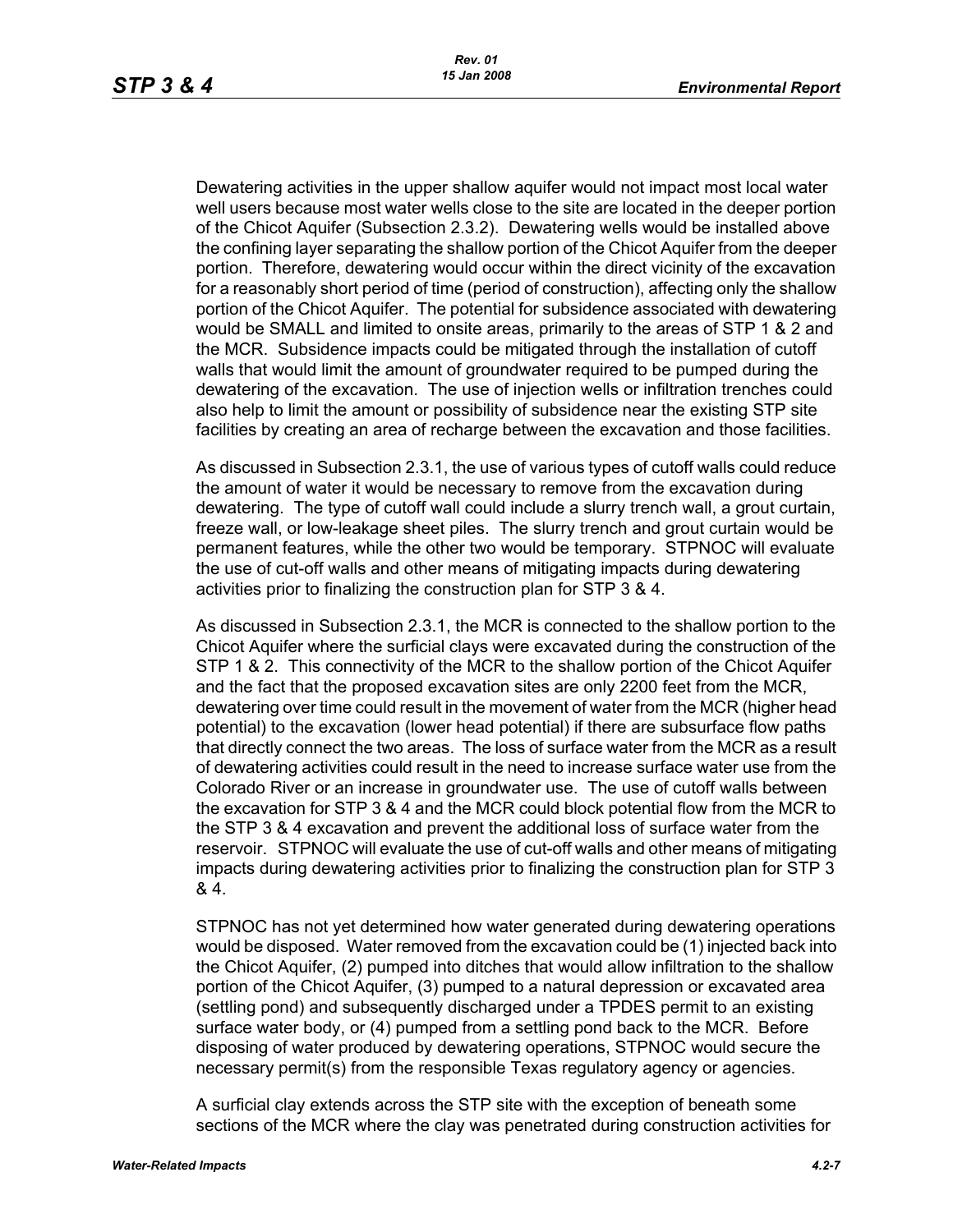STP 1 & 2. Because the shallow portion of the Chicot Aquifer is generally isolated from surface waters outside of the footprint of the MCR by the surficial clay and from underlying aquifer units by a confining unit, STPNOC concludes that impacts to groundwater due to pumping during dewatering activities in this aquifer would be limited to the shallow portion of the Chicot Aquifer. Impacts on surface water hydrology from dewatering activities with the possible exception of the MCR would be SMALL and would not warrant additional mitigation.

Compacted materials added to the excavation as part of the backfill process and the presence of the new units would alter the groundwater flow paths in the vicinity of STP 3 & 4 foundations. However, these impacts would be localized to the STP site in the area of construction. If permanent cutoff walls are installed during construction, flow patterns within the shallow portion of the Chicot Aquifer on the STP site would also be altered. These impacts would be limited to areas of construction within the STP site boundary and would have no impact on surface water hydrology. Before dewatering begins, STPNOC would develop a Dewatering Plan to be used by the construction contractor that would contain detailed information on dewatering and water disposal activities and possible mitigation measures for the STP 3 & 4 site. Once dewatering operations cease, the affected potentiometric surface at the site is expected to return to pre-construction levels. Therefore, STPNOC concludes impacts to the shallow groundwater aquifer from dewatering activities would primarily be localized to the STP site and would be SMALL, and would not warrant mitigation other than as mentioned above or required by existing or required permits.

### **4.2.2 Water Use Impacts**

Because of the presence of existing groundwater production wells (Figure 2.3.2-7) at the STP site, an evaluation of their production capacity and current use was performed to determine if these wells would produce an adequate supply of water for use during construction. A description of the groundwater underlying the STP site is provided in Subsection 2.3.1.2.2. A description of current groundwater use at STP 1 & 2 is provided in Subsection 2.3.2.2 and Table 2.9-1.

STP estimates that groundwater would be used at a peak or maximum rate of approximately 1200 gpm (Subsection 2.3.1.2.6) during construction with normal demands being much less than maximum use. Groundwater would be used during construction for personal consumption and use, concrete batch plant operation, concrete curing, cleanup activities, dust suppression, placement of engineered backfill, and piping hydrotests and flushing (Subsection 2.3.1.2.6).

As discussed in Subsection 2.3.2, groundwater use at STP from 2001 to 2006 averaged 798 gpm from Well 5, 6, 7, 8, and the NTF well. Based on the STP site's current permitted withdrawal amount of 1860 gpm (3000 acre-feet/year) (Subsection 2.3.2), STPNOC has determined that STP 3 & 4 under normal construction conditions can be built using the approximate 1060 gpm remaining under the site's existing groundwater permit. STPNOC estimates the remainder of the 1200 gpm needed for construction activities during maximum use conditions could be obtained by increasing water conservation methods with the objective that STP use would not exceed the site's 1860 gpm (3000 acre-feet per year) (Reference 4.2-5) existing permitted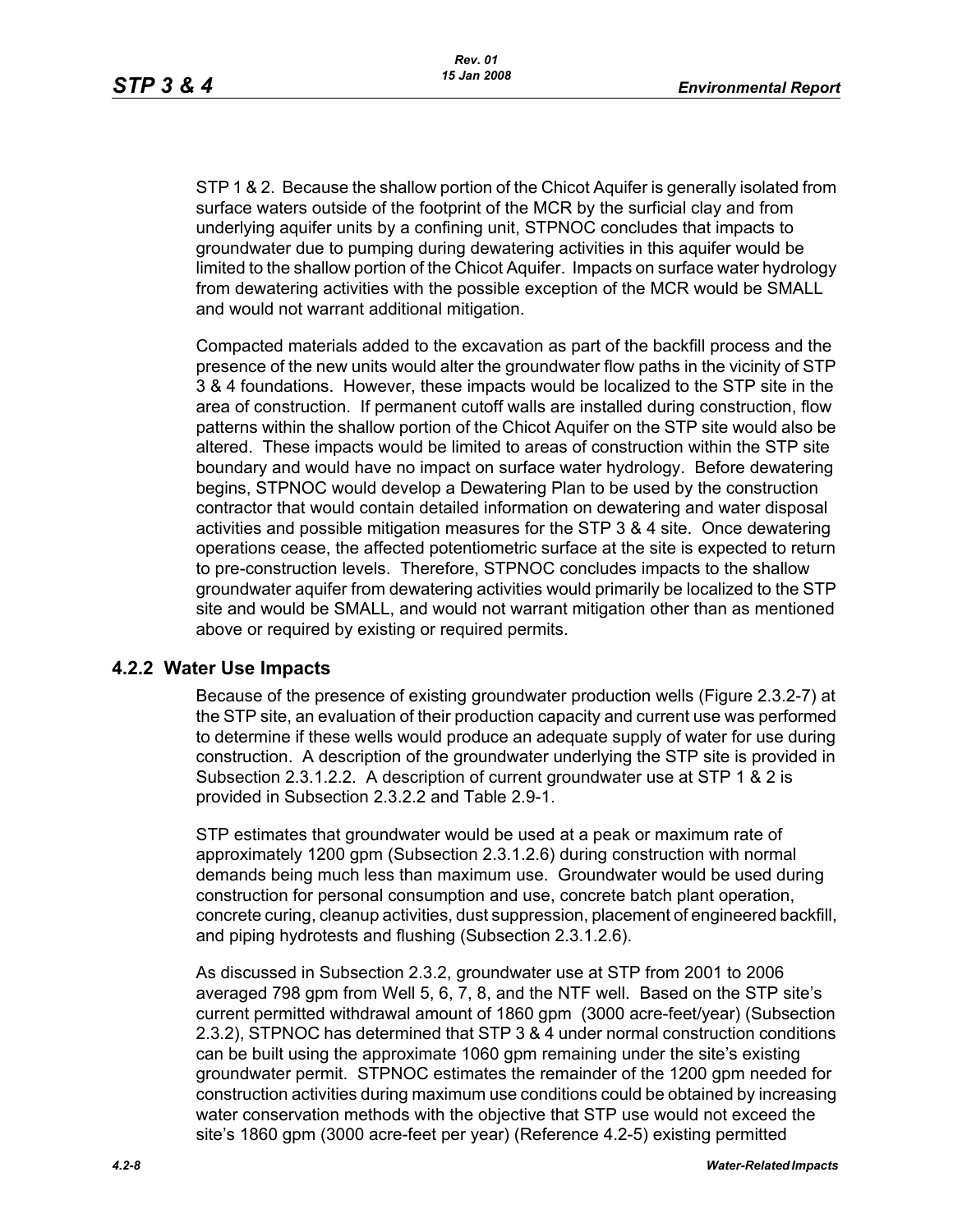pumping rate. Therefore, the Coastal Plain Groundwater Conservation District (CPGCD) would be aware of potential impacts to nearby groundwater users.

As discussed in Subsection 2.3.2, STP 1 & 2 currently use water from five groundwater wells within the deep portion of the Chicot Aquifer for cooling, condensing, and refrigeration; process and washdown; boiler feed; air-conditioning; sanitary and drinking; and other plant activities. A sixth well located at the STP Visitor Center is currently inactive. An onsite pump test on Well 5 installed to a depth of 700 feet in the deep aquifer portion of the Chicot Aquifer yielded 50,000 gpd/ft (6680 ft<sup>2</sup>/day). However, as indicated in Table 2.3.1-16, lower transmissivity values were calculated for Well 6 and Well 7. Therefore, an average transmissivity value of 33,245 gpd/ft  $(4444 \text{ ft}^2/\text{day})$  was used in the calculations. No values for the coefficient of storage was determined for these wells, so the values used are those for Well 5. The specific capacity of Well 5 was 10 gallons per minute per foot (gpm/ft) of drawdown. The average permeability of the deep aquifer beneath the site was calculated to be 35 ft/day (Reference 4.2-2). The hydrologic parameters for the modeling of potential groundwater use impacts using a confined aquifer scenario for the deeper portion of the Chicot Aquifer are included in Table 4.2-3. Subsection 2.3.1 describes the confining unit separating the shallow portion of the Chicot Aquifer from the deeper portion of the Chicot as being confined. Therefore, the results of using a confined scenario would represent STPNOC's current knowledge of the site conditions.

STP would obtain water for various proposed standard construction uses from the existing deep aquifer zone main water production wells (Wells 5, 6, and 7). Currently, water from the deep aquifer is supplied for STP 1 & 2 operations, the Nuclear Training Facility, and for the STP Visitor Center (located within the Nuclear Training Facility) by five of the site's wells installed to a depth of 600 to 700 feet (see Subsection 2.3.2 Table 2.3.2-15).

Groundwater use during construction would be in accordance with STPNOC's existing groundwater permit (Reference 4.2-5). The upper shallow aquifer is primarily used for livestock watering and other low-yield requirements. The upper shallow aquifer is isolated from the surface waters by surficial clays and from the lower aquifer units by several confining units. As discussed in Subsection 2.3.2, most well water users near STP do not use the upper shallow aquifer as a source for drinking water because of its low yield. The deep confined aquifer is used as the primary source of water for the region due to higher aquifer yield. Therefore, STPNOC concludes that impacts due to pumping from the STP site's production wells during construction activities to the shallow portion of the Chicot Aquifer would be SMALL and would not warrant mitigation.

The increase in the average groundwater pumping rate to the permitted maximum amount allowed by the CPGCD would allow STPNOC to use existing site wells currently used to supply part of STP 1 & 2's water requirements to also supply the water required during construction activities for STP 3 & 4. The wells located in the deeper portion of the Chicot Aquifer were evaluated to determine any potential impact to wells located in the vicinity of the STP site within the same portion of the aquifer. The closest offsite well (Figure 2.3.2-5) in the same aquifer unit from an STP site well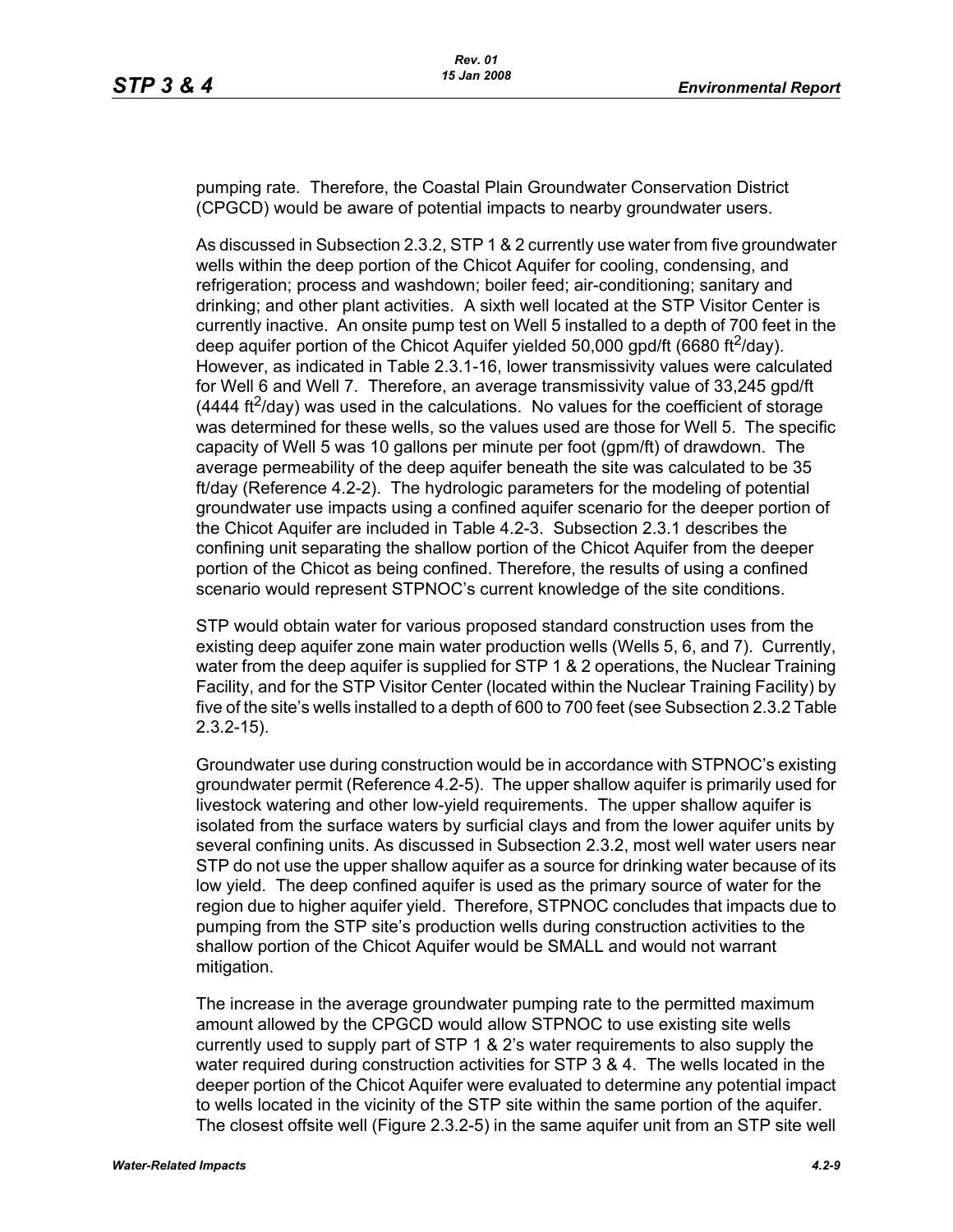is **TWDB** Texas Water Development Board Well 8109702, which is located approximately 1.25 miles (6600 feet) southeast of STP Well 7. However, the CPGCD requires a distance of 2,500 feet to be between wells permitted by the District (Reference 4.2-6). Therefore a distance between the potential wells of 2,500 feet would result in the more conservative model results than 6600 feet. As discussed above, the hydrologic parameters used for the modeling are listed in Table 4.2-3.

# **4.2.2.1 Confined Nonleaky Scenario**

A confined nonleaky scenario would most likely represent actual site conditions. The hydrologic parameters used in support of a confined nonleaky aquifer scenario are included in Table 4.2-3. The Theis non-equilibrium well equations (Reference 4.2-7) for a confined non-leaky scenario are as follows:

 $s = [Q/4(3.14)T](W(u))$   $u = r<sup>2</sup>S/4Tt$ 

where:

- s = drawdown (ft)  $T =$  transmissivity, ft<sup>2</sup>/day
- $Q =$  pumping rate, ft<sup>3</sup>/day t = time since pumping started, days

 $S =$  coefficient of storage  $W(u) =$  Theis well function

r = distance to pumping well, ft

The assumptions made were that the aquifer is homogeneous, isotropic, of uniform thickness, and of infinite aerial extent. The assumptions also include that the potentiometric surface prior to pumping is horizontal; the well is pumped at a constant discharge rate; the well is fully penetrating and flow is horizontal; the well diameter is infinitesimal so that storage within the well can be neglected; and water from storage is discharged instantaneously with decline of head. The results of the confined nonleaky scenario model indicated that drawdown of the deeper portion of the Chicot Aquifer potentiometric surface at a distance of 2500 feet from any STP site well based on an average pumping rate of 798 gpm after a period of 27 years (9855 days), which is the operational period of STP 1 & 2 to beginning of construction, would result in a drawdown of 27 to 30 feet. During the construction period [7 years (2555 days)] for STP 3 & 4, the drawdown associated only with the construction activities and a pumping rate of 1062 gpm is 32 to 36 feet. During the period of overlap of the current operational water use and the amount of water projected to be used during construction of STP 3 & 4 over the length of construction activities, the drawdown of the potentiometric surface of the Chicot Aquifer was determined to be 55 to 63 feet (pumping rate of 1860 gpm, which is current permitted value) at 2,500 feet from the pumping well.

In reality, as with the confined non-leaky scenario, under the confined non-leaky scenario, the actual withdrawal resulting from the pumping of any STP site well a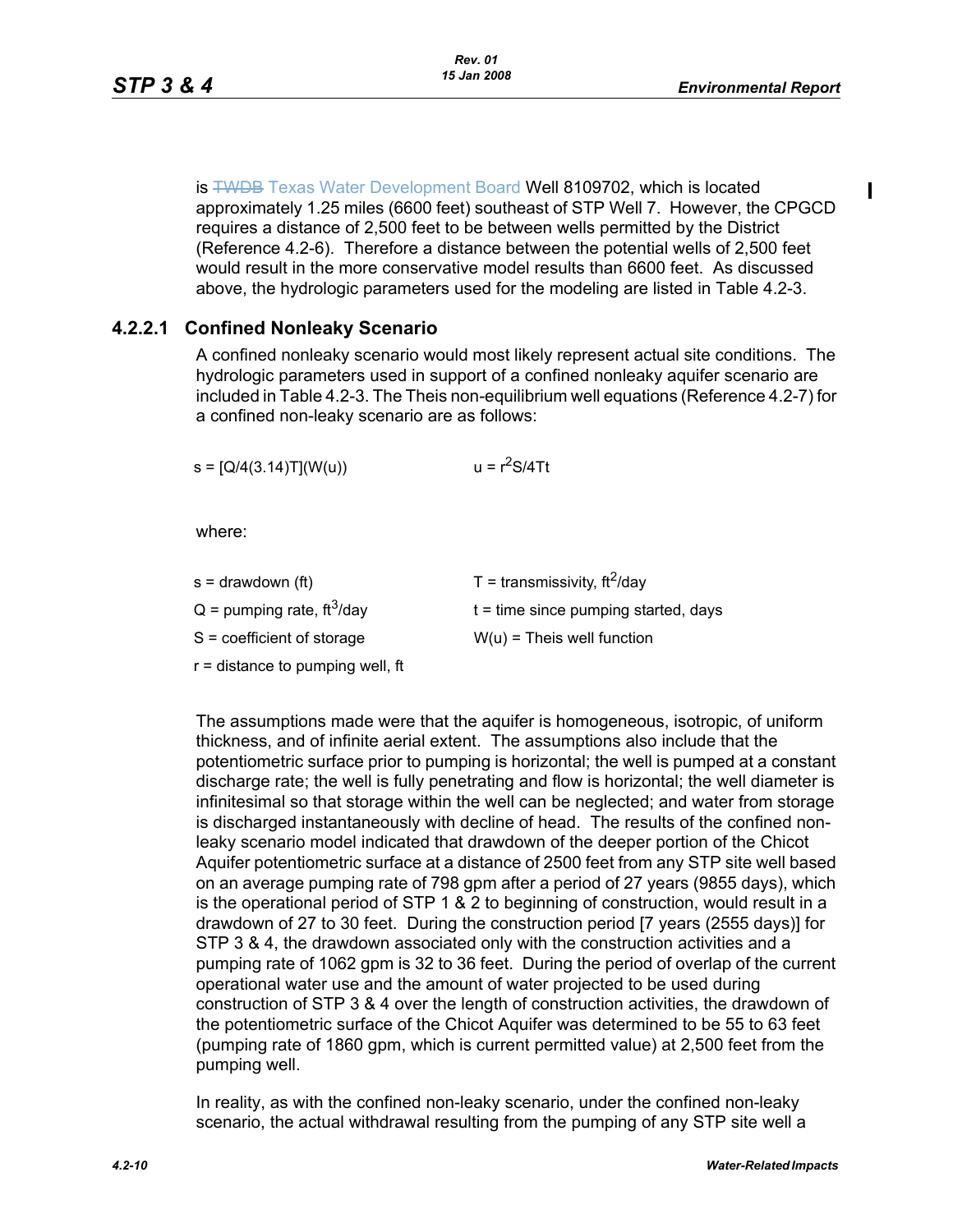distance of 2,500 feet away would be similar to the drawdown that could be generated under current operating conditions based on design yields and assuming that the wells pumped are pumped in a manner such that no two adjacent wells are ever pumped at the same time to prevent coalescing drawdowns. The drawdown at a distance 2,500 feet from any STP site well for the 500 gpm design yield during the projected 40-year operating period of STP 1 & 2 is 18 to 20 feet.

STPNOC concludes that impacts due to increased pumping during construction activities to the deeper portion of the Chicot Aquifer would be SMALL to MODERATE and would warrant mitigation. A reduction in drawdown potential could be obtained by the permitting of additional production wells within the same aquifer sequence that would be used to supply groundwater during construction. This would allow STP to decrease the actual pumping rate at each well location, thereby spreading out the potential drawdown impacts across the STP site and reducing the effect each of the individual wells would have on offsite well locations while pumping within the current permitted rate of 1860 gpm (3000 acre-feet per year).

# **4.2.3 Water Quality Impacts**

# **4.2.3.1 Surface Water**

Impacts to surface water quality can occur as the result of chemical spills and soil erosion due to ground disturbance during construction. Potential impacts from the modification or construction of new replacement transmission towers along the STP to Hillje right-of-way would result in soil disturbance which would increase the potential impacts to surface water from sedimentation. Based on observation of aerial photographs, buffers of vegetated land that lie between the transmission towers to be modified or constructed and nearby surface water features would reduce the likelihood of any impacts due to sedimentation resulting from construction activities. STPNOC anticipates that modifications/construction along the transmission right-of-way would occur in accordance with all applicable regulations (Section 1.2, Tables 1.2-1 through 1.2-4) and best management practices to further reduce the potential impact, including erosion control measures that may include the use of silt fences and sediment retention basins to prevent storm water from carrying soil into down-gradient water bodies.

Any contaminants (e.g., diesel fuel, hydraulic fluid, antifreeze, or lubricants) spilled during construction activities and not controlled by spill control measures could also affect surface water quality. Any minor spills of potential contaminants, including diesel fuel, hydraulic fluid, or lubricants during construction of the project, would be remediated quickly in accordance with the STP Construction SWPPP. Therefore, impacts to water quality would be considered SMALL and would not warrant additional mitigation.

Due to the relatively flat topography of the STP site, erosional impact to onsite land surfaces would be SMALL. Little Robbins Slough and Kelly Lake receive surface water from the northern portion of the STP site via surface flow from STP site drainage features and could therefore be impacted by site disturbance activities in the vicinity of STP 3 & 4 and the heavy-haul road. Direct impacts to the Colorado River from the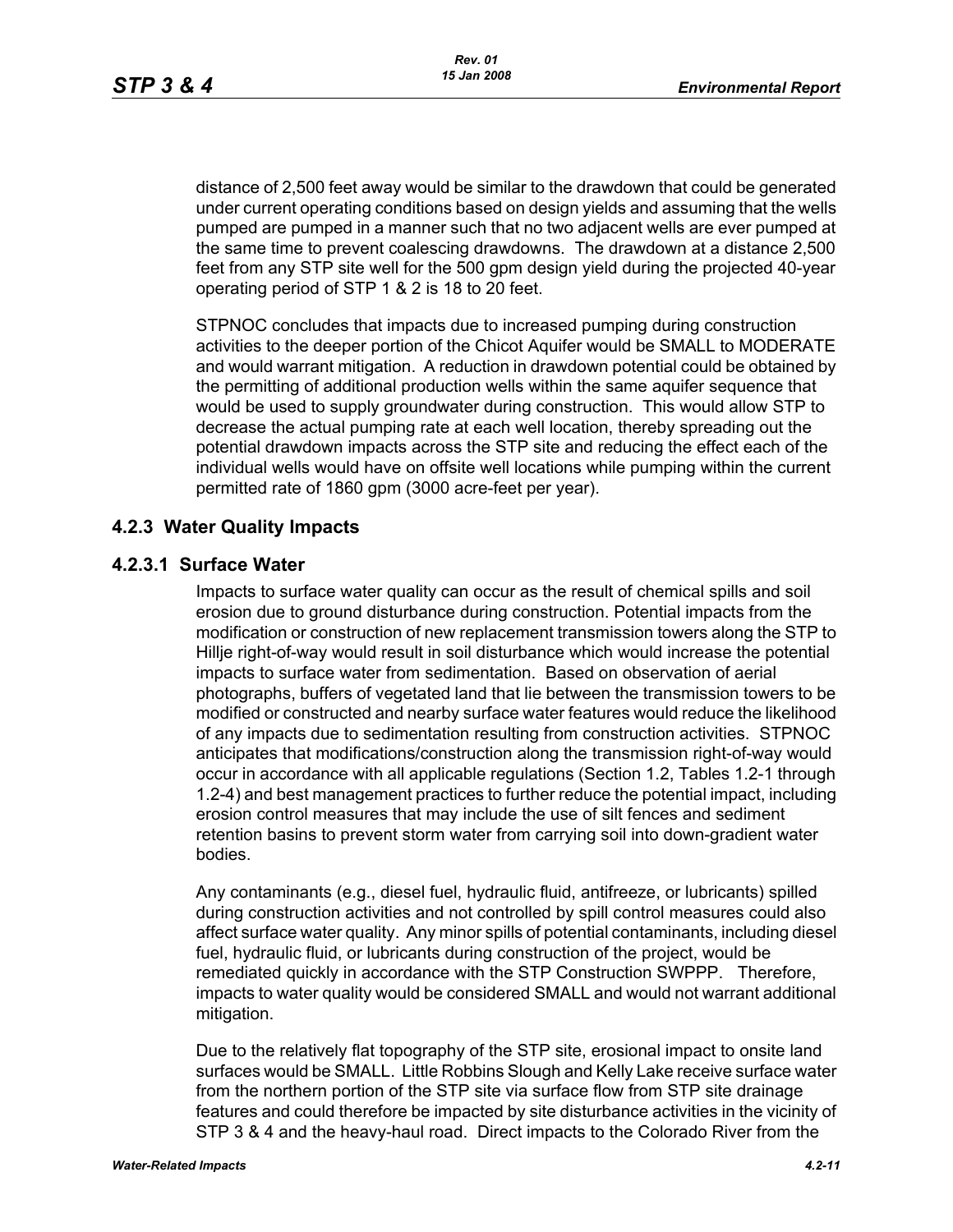$\mathbf I$ 

construction activities at STP 3 & 4 are less likely because of the distance (approximately 3 miles) between the construction site and the waterway. Based on observation of aerial photographs, buffers of vegetated land that lie between the construction site and nearby surface water features would reduce the likelihood of any impacts due to sedimentation resulting from construction activities. STPNOC would plan and carry out road building and other project construction activities in accordance with all applicable regulations (Section 1.2, Tables 1.2-1 through 1.2-4) and best management practices including erosion-control measures that may include silt fences and sediment retention basins to prevent storm water from carrying soil into downgradient water bodies.

Because the STP 3 & 4 site slated to be disturbed for facilities and supporting infrastructure is more than 5 acres, STPNOC would, in compliance with the TCEQ TPDES Construction Storm Water Program, do the following:

- Submit a Notice of Intent to obtain coverage under the TCEQ General Permit Number TX150000 Relating to Discharges from Construction Activities.
- **Develop a Storm Water Pollution Prevention Plan SWPPP.**
- **IMPLEMENT MANAGEM IMPLEMENT MANAGEM** Implement practices, including structural and operation controls to prevent the movement of pollutants (including sediments) into jurisdictional wetlands and water bodies via storm water runoff.

Based on the fact that any ground-disturbing activities would be permitted and overseen by state regulators, and guided by an approved SWPPP, STPNOC believes any impacts to surface water during the construction phase would be SMALL and would not warrant mitigation beyond those best practices mentioned above and any additional requirements required by permitting agencies.

### **4.2.3.2 Groundwater**

The shallow aquifer beneath the plant and the STP to Hillje transmission right-of-way is under confined conditions resulting from the overlying surficial clay material and the underlying confining unit that separates the shallow confined aquifer from the deep aquifer located within the Beaumont Formation. The groundwater at the STP site and in the vicinity of the STP site is replenished by natural precipitation that percolates to the water table and then moves laterally to the closest interceptor stream, the Colorado River. As a consequence, any contaminants (e.g., diesel fuel, hydraulic fluid, antifreeze, or lubricants) spilled during construction and not controlled by spill control measures may affect only the shallow aquifer and would ultimately move to surface water bodies where they could be intercepted.

Any minor spills of diesel fuel, hydraulic fluid, or lubricants during construction of the project would be remediated quickly in accordance with the construction SWPP.

None of the planned construction activities has the potential to affect the deep, confined aquifers. In the unlikely event small amounts of contaminants escape into the environment, they would have only a small, localized, temporary impact on the shallow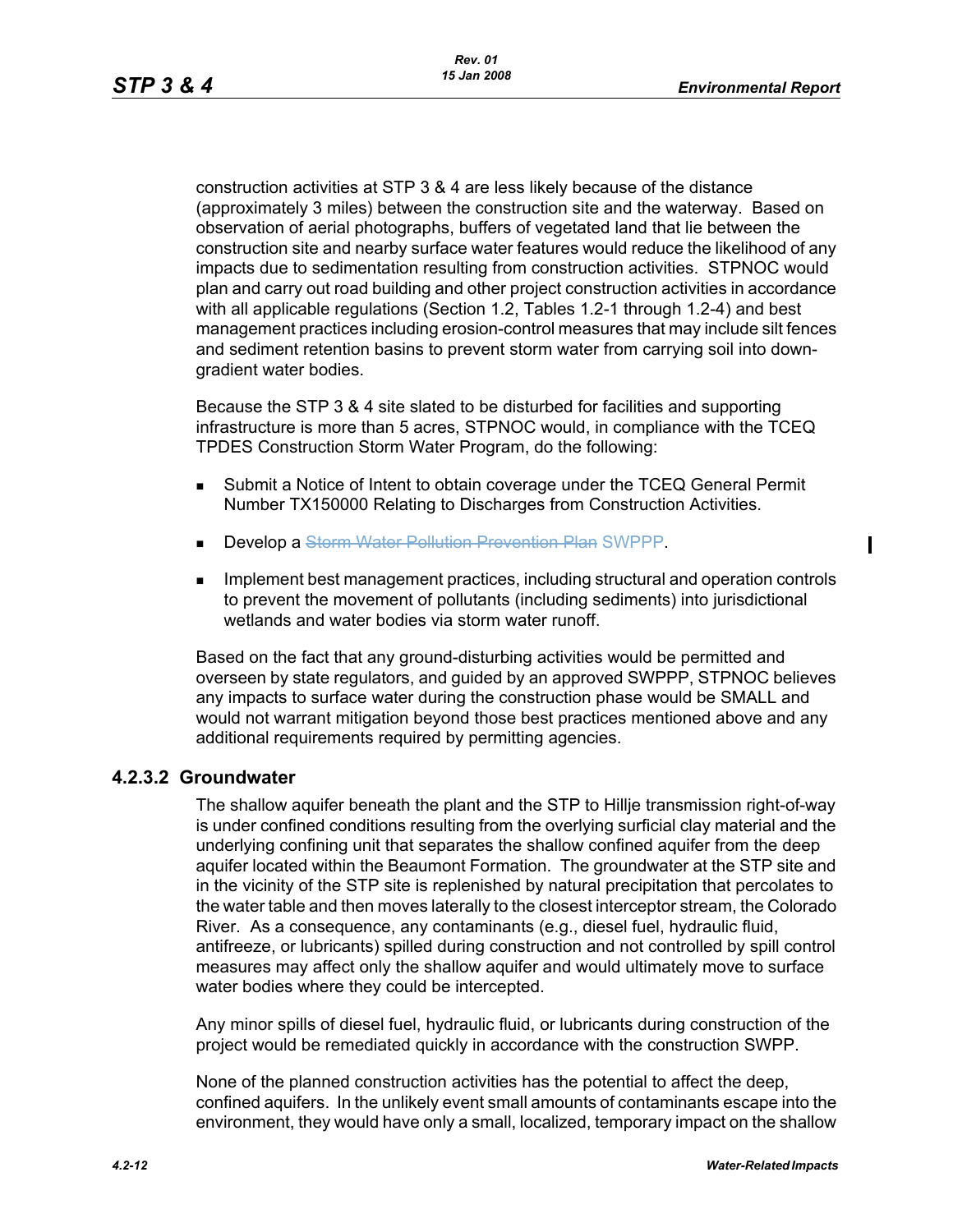confined aquifer. STPNOC believes that any impacts to groundwater quality would be SMALL and would not warrant mitigation beyond those described in this section or required by permit.

### **4.2.4 References**

- 4.2-1 STPEGS Updated Final Safety Analysis Report for Units 1 & 2, Revision 13, May 2006.
- 4.2-2 "Final Environmental Statement related to the Operation of STP 1 & 2," NRC (Nuclear Regulatory Commission) August 1986.
- 4.2-3 "Rapid Bioassessment Initial Report," ENSR (ENSR Corporation), South Texas Project Electric Generating Station, Prepared for STP Nuclear Operating Company, Wadsworth, Texas, May 2007.
- 4.2-4 "Ecological Survey Report Unit 3 and 4 Licensing Project," ENSR, South Texas Project Electric Generating Station, Prepared for STP Nuclear Operating Company, Wadsworth, Texas, March 2007.
- 4.2-5 Operating Permit, STP Nuclear Operating Company, Historical User Permit No. OP-04122805, Coastal Plains Groundwater Conservation District, March 2005.
- 4.2-6 CPGCD (Coastal Plains Groundwater Conservation District) 2004, Rules of the Coastal Plains Groundwater Conservation District, adopted May 25.
- 4.2-7 "Groundwater and Wells," Fletcher G. Driscoll, 2<sup>nd</sup> Edition, Johnson Filtration Systems Inc., St. Paul, Minnesota, 1989.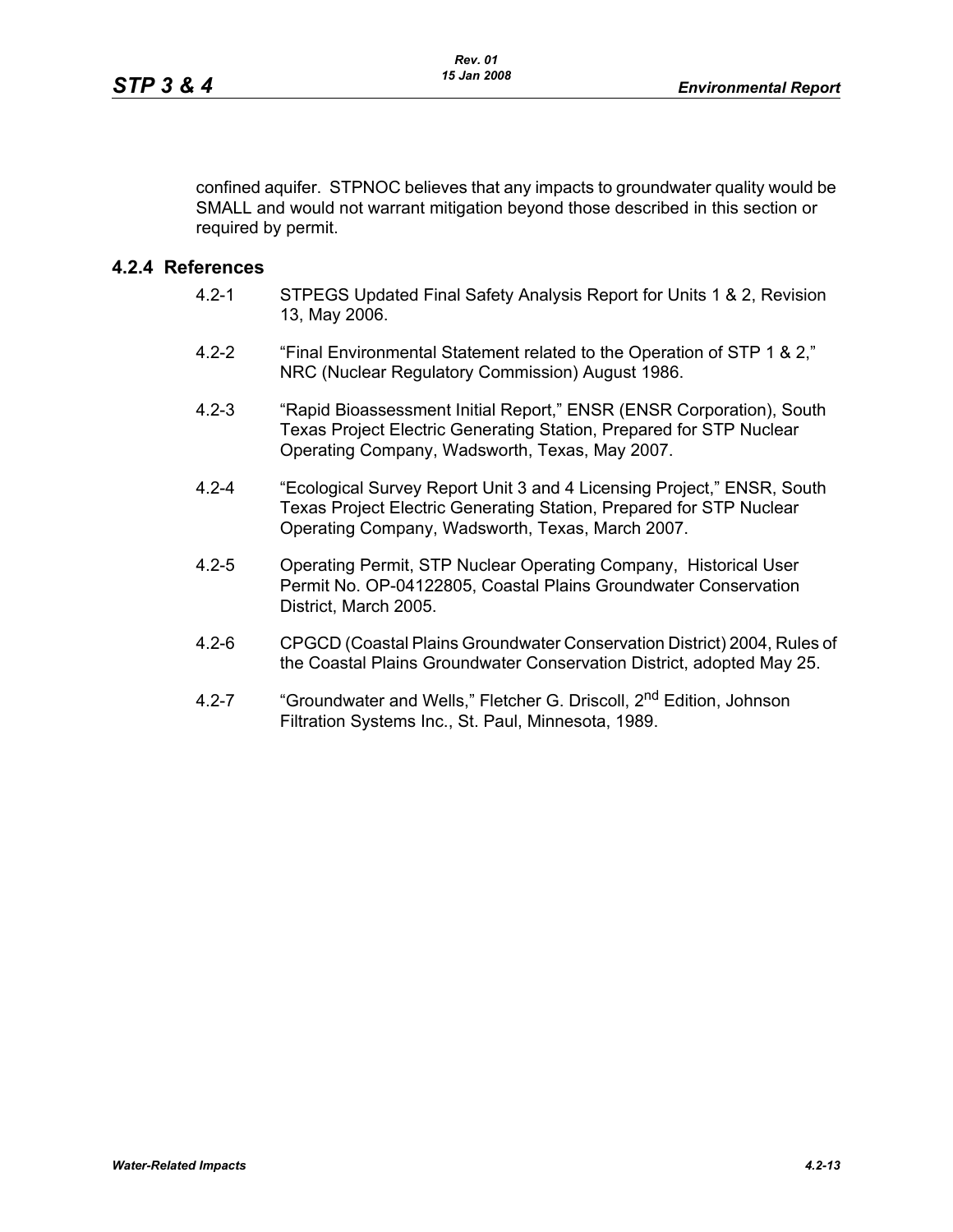| Location          | <b>Distance from STP Proposed</b><br><b>Excavation</b> | Drawdown at<br><b>Location Facility</b> | Subsidence at<br><b>Location Facility</b> |
|-------------------|--------------------------------------------------------|-----------------------------------------|-------------------------------------------|
| MCR Dike          | 2200 ft from STP 3 & 4                                 | $< 0.1$ to 10 ft                        | $< 0.01$ to 0.08 ft                       |
| <b>STP Unit 1</b> | 2250 ft from STP 3 & 4                                 | $< 0.1$ to 19 ft                        | $<$ 0.01 to 0.25 ft                       |
| STP Unit 2        | 1800 ft from STP 3 & 4                                 | $< 0.1$ to 9 ft                         | $< 0.01$ to 0.07 ft                       |

# **Table 4.2-1 Estimated Dewatering Drawdown and Subsidence**

|                                      | Table 4.2-2 Pump Test Data STP 1 & 2 Shallow Aquifer |  |  |  |  |  |
|--------------------------------------|------------------------------------------------------|--|--|--|--|--|
| <b>Portion of the Chicot Aquifer</b> |                                                      |  |  |  |  |  |

|                  | <b>Test Depth</b> | Transmissivity | Permeability |        | <b>Storage</b>     |  |
|------------------|-------------------|----------------|--------------|--------|--------------------|--|
| <b>Pump Test</b> | (ft)              | (gpd/ft)       | gpd/ft       | cm/sec | <b>Coefficient</b> |  |
|                  | 60-140            | 33,000         | 410          | 0.0200 | 0.00071            |  |
| 2                | 59-83             | 13,000         | 600          | 0.0280 | 0.00045            |  |
| 3                | $20 - 43$         | 1,100          | 65           | 0.0030 | 0.00170            |  |
| 4                | $30 - 45$         | 10,500         | 420          | 0.0200 | 0.00070            |  |

Source: Reference 4.2-2, Table 2.4.13-3